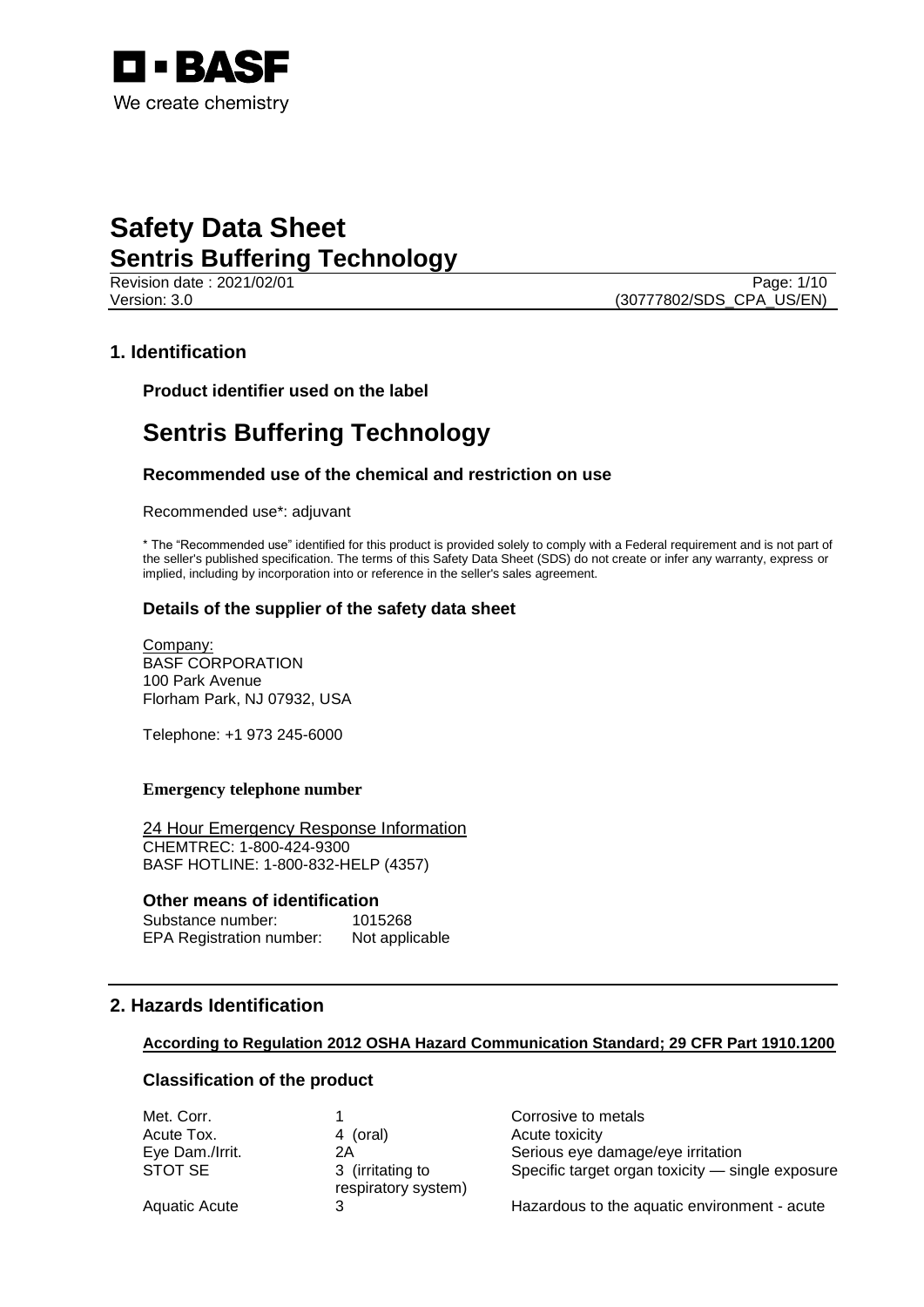Revision date : 2021/02/01<br>
Version: 3.0<br>
(30777802/SDS\_CPA\_US/EN)

(30777802/SDS\_CPA\_US/EN)

Skin Corr./Irrit. 2 2 Skin corrosion/irritation

## **Label elements**



Signal Word: Warning

| <b>Hazard Statement:</b>                      |                                                                                                                                     |
|-----------------------------------------------|-------------------------------------------------------------------------------------------------------------------------------------|
| H <sub>290</sub>                              | May be corrosive to metals.                                                                                                         |
| H319                                          | Causes serious eye irritation.                                                                                                      |
| H315                                          | Causes skin irritation.                                                                                                             |
| H302                                          | Harmful if swallowed.                                                                                                               |
| H335                                          | May cause respiratory irritation.                                                                                                   |
| H402                                          | Harmful to aquatic life.                                                                                                            |
| <b>Precautionary Statements (Prevention):</b> |                                                                                                                                     |
| P280                                          | Wear protective gloves, protective clothing and eye protection or face<br>protection.                                               |
| P271                                          | Use only outdoors or in a well-ventilated area.                                                                                     |
| P280                                          | Wear eye protection.                                                                                                                |
| P260                                          | Do not breathe dust/gas/mist/vapours.                                                                                               |
| P273                                          | Avoid release to the environment.                                                                                                   |
| P270                                          | Do not eat, drink or smoke when using this product.                                                                                 |
| P <sub>264</sub>                              | Wash contaminated body parts thoroughly after handling.                                                                             |
| P234                                          | Keep only in original packaging.                                                                                                    |
| Precautionary Statements (Response):          |                                                                                                                                     |
| P305 + P351 + P338                            | IF IN EYES: Rinse cautiously with water for several minutes. Remove<br>contact lenses, if present and easy to do. Continue rinsing. |
| P310                                          | Immediately call a POISON CENTER or physician.                                                                                      |
| $P303 + P361 + P353$                          | IF ON SKIN (or hair): Remove or Take off immediately all contaminated<br>clothing. Rinse skin with water or shower.                 |
| $P304 + P340$                                 | IF INHALED: Remove person to fresh air and keep comfortable for<br>breathing.                                                       |
| P301 + P330 + P331                            | IF SWALLOWED: rinse mouth. Do NOT induce vomiting.                                                                                  |
| P363                                          | Wash contaminated clothing before reuse.                                                                                            |
| P390                                          | Absorb spillage to prevent material damage.                                                                                         |
| Precautionary Statements (Storage):           |                                                                                                                                     |
| P403 + P233                                   | Store in a well-ventilated place. Keep container tightly closed.                                                                    |
| P405                                          | Store locked up.                                                                                                                    |
| P406                                          | Store in a corrosion-resistant container with a resistant inner liner.                                                              |
| Precautionary Statements (Disposal):          |                                                                                                                                     |
| P501                                          | Dispose of contents/container in accordance with local regulations.                                                                 |
|                                               |                                                                                                                                     |

# **3. Composition / Information on Ingredients**

# **According to Regulation 2012 OSHA Hazard Communication Standard; 29 CFR Part 1910.1200**

Liquid Buffer Solution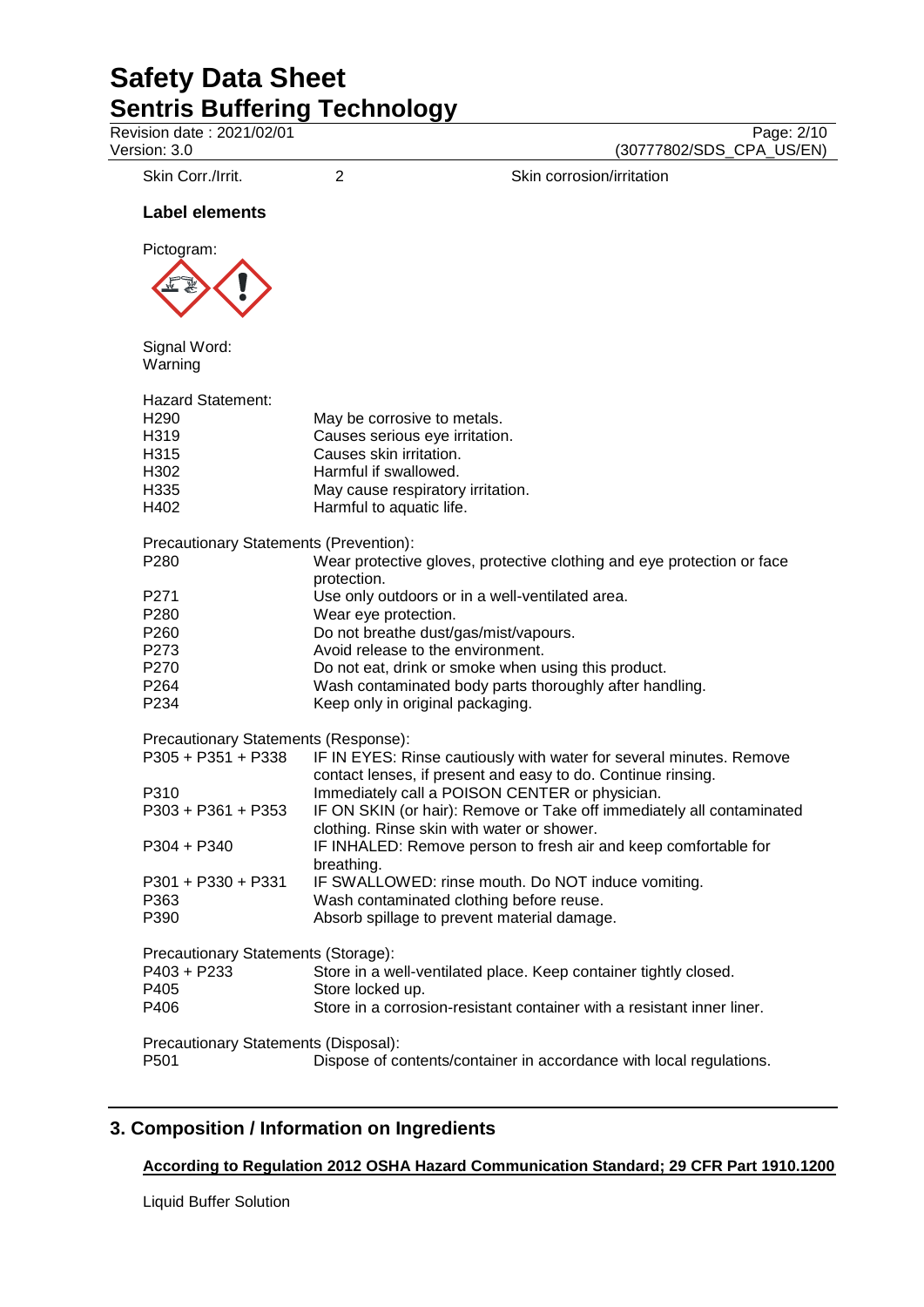Content (W/W): 47.0 % Synonym: No data available.

## **4. First-Aid Measures**

## **Description of first aid measures**

### **General advice:**

First aid personnel should pay attention to their own safety. If the patient is likely to become unconscious, place and transport in stable sideways position (recovery position). Immediately remove contaminated clothing.

### **If inhaled:**

Keep patient calm, remove to fresh air, seek medical attention. In case of intoxication, call a poison control center or physician for treatment advice, taking the packaging or the label of the product.

#### **If on skin:**

Remove contaminated clothing. Wash thoroughly with soap and water Wash off thoroughly with ample water. If irritation develops, seek medical attention.

### **If in eyes:**

Wash affected eyes for at least 15 minutes under running water with eyelids held open, consult an eye specialist. Remove contact lenses, if present. If irritation develops, seek medical attention.

#### **If swallowed:**

Immediately rinse mouth and then drink 200-300 ml of water, seek medical attention. If you feel unwell, seek medical advice (show the label where possible)

## **Most important symptoms and effects, both acute and delayed**

Symptoms: irritates the eyes and respiratory tract, skin irritation, coughing, hoarseness, gastrointestinal complaints, abdominal cramps, vomiting, Information, i.e. additional information on symptoms and effects may be included in the GHS labeling phrases available in Section 2 and in the Toxicological assessments available in Section 11.

## **Indication of any immediate medical attention and special treatment needed**

Note to physician

Treatment: Treat according to symptoms (decontamination, vital functions), no known specific antidote. If burn is present, treat as any thermal burn, after decontamination.

## **5. Fire-Fighting Measures**

## **Extinguishing media**

Suitable extinguishing media: water spray, dry powder, foam, carbon dioxide

#### **Special hazards arising from the substance or mixture**

Hazards during fire-fighting: carbon monoxide, carbon dioxide, nitrogen oxides, potassium oxides, carbon oxides The substances/groups of substances mentioned can be released in case of fire.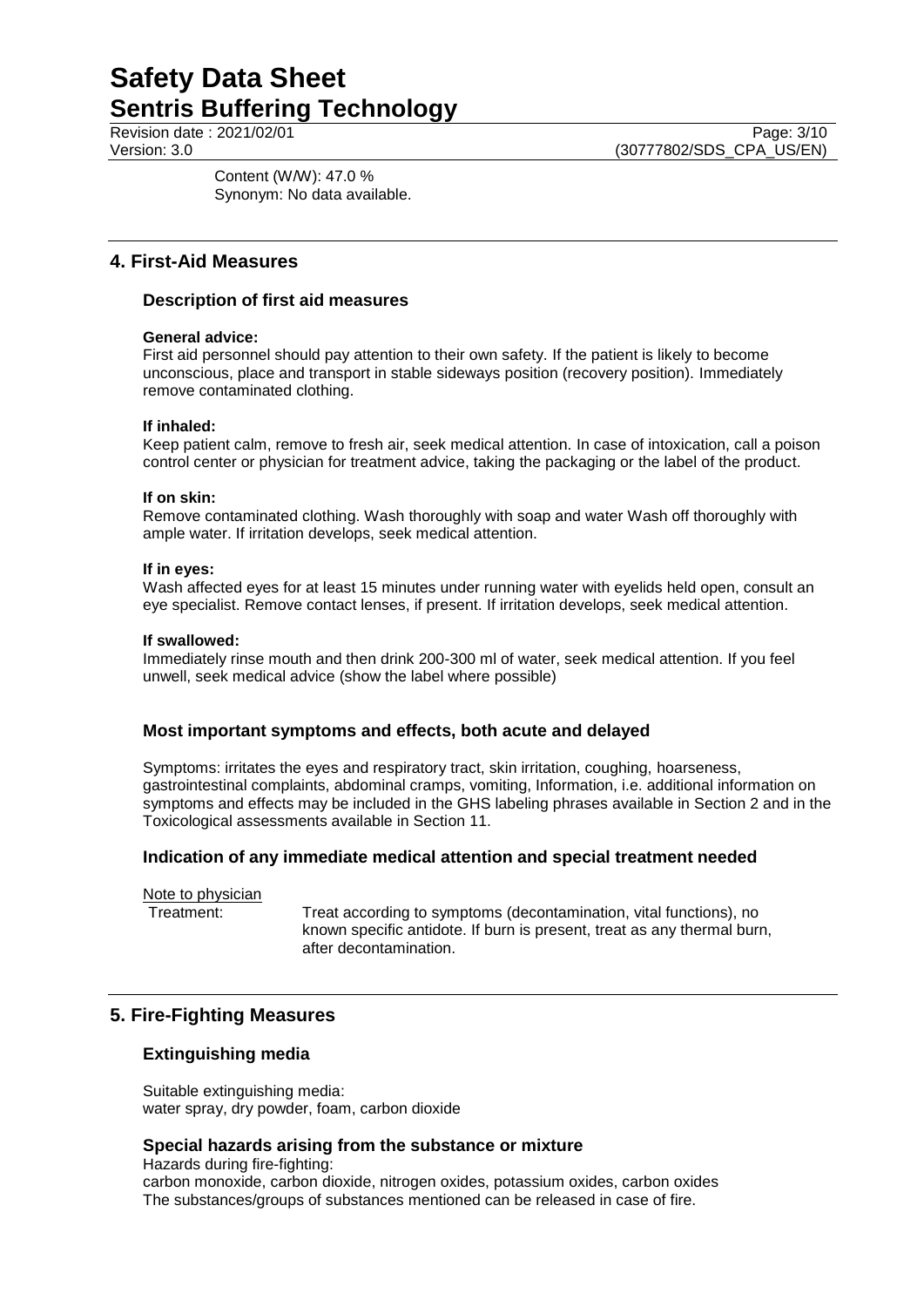## **Advice for fire-fighters**

Protective equipment for fire-fighting:

Wear self-contained breathing apparatus and chemical-protective clothing.

#### **Further information:**

If without risk, remove intact containers from exposure to fire, or spray unopened containers with water mist to keep cool. Keep containers cool by spraying with water if exposed to fire. In case of fire and/or explosion do not breathe fumes. Collect contaminated extinguishing water separately, do not allow to reach sewage or effluent systems. Dispose of fire debris and contaminated extinguishing water in accordance with official regulations.

## **6. Accidental release measures**

#### **Personal precautions, protective equipment and emergency procedures**

Avoid contact with skin and eyes. Use personal protective clothing. Avoid breathing dust/fume/gas/mist/vapours/spray.

### **Environmental precautions**

Do not discharge into the subsoil/soil. Do not discharge into drains/surface waters/groundwater.

#### **Methods and material for containment and cleaning up**

For small amounts: Pick up with suitable absorbent material (e.g. sand, sawdust, general-purpose binder, kieselguhr).

For large amounts: Dike spillage. Pump off product.

Dispose of absorbed material in accordance with regulations. Collect waste in suitable containers, which can be labeled and sealed. Clean contaminated floors and objects thoroughly with water and detergents, observing environmental regulations. Wear suitable protective equipment.

## **7. Handling and Storage**

#### **Precautions for safe handling**

Avoid contact with skin and eyes. Avoid inhalation of dusts/mists/vapours. Wash off any skin contamination immediately. Wash hands before breaks and at end of work. Ensure thorough ventilation of stores and work areas. When using do not eat, drink or smoke.

Protection against fire and explosion:

No special precautions necessary. The substance/product is non-combustible. Product is not explosive.

#### **Conditions for safe storage, including any incompatibilities**

Segregate from foods and animal feeds.

Further information on storage conditions: Keep away from heat. Protect from direct sunlight. Store in a dry, well ventilated place. Keep container tightly closed in a cool, well-ventilated place. Store protected against freezing.

## **8. Exposure Controls/Personal Protection**

**Users of a pesticidal product should refer to the product label for personal protective equipment requirements.**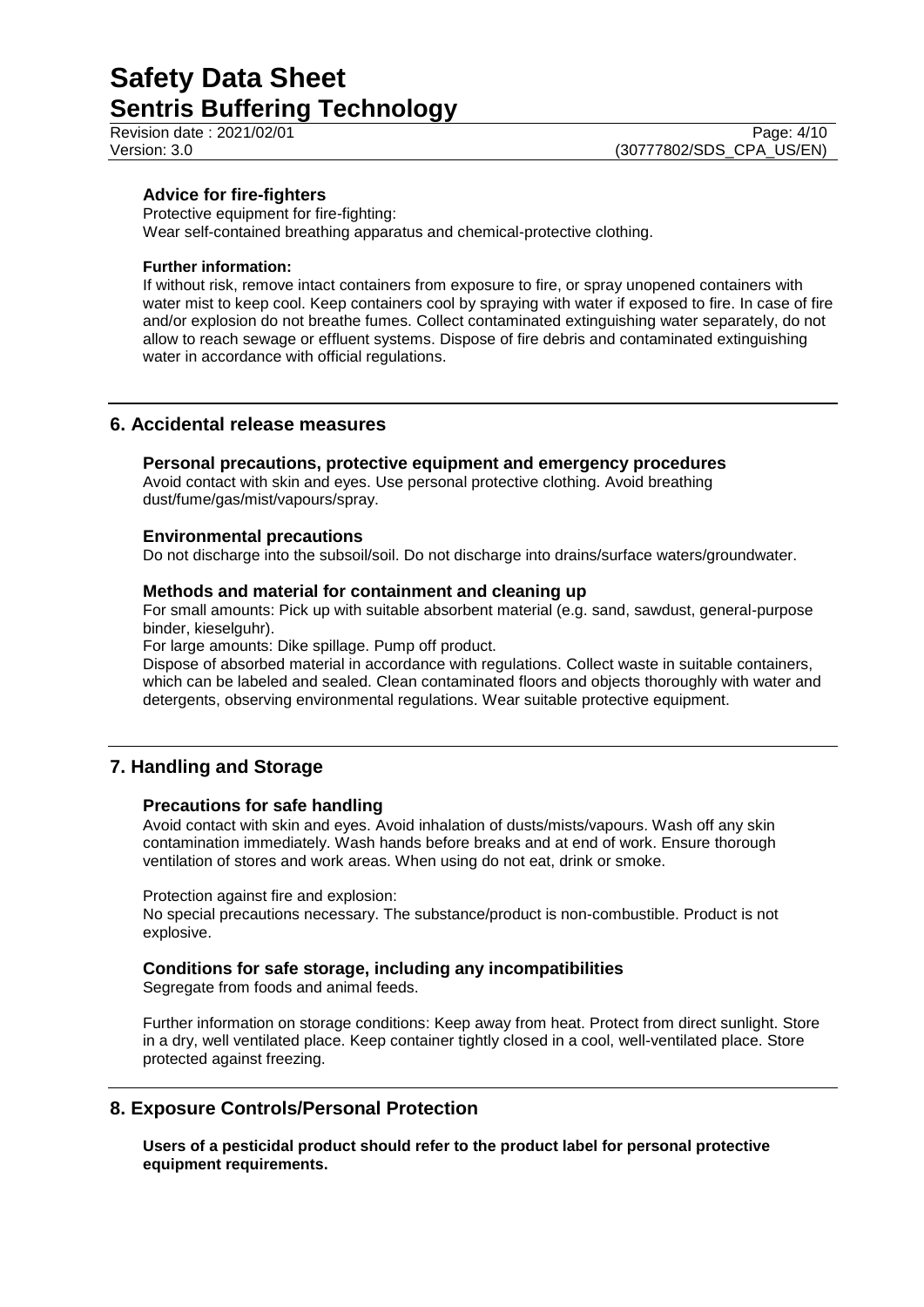Revision date : 2021/02/01<br>
Version: 3.0<br>
(30777802/SDS CPA US/EN) (30777802/SDS\_CPA\_US/EN)

No substance specific occupational exposure limits known.

#### **Personal protective equipment**

#### **RECOMMENDATIONS FOR MANUFACTURING, COMMERCIAL BLENDING, AND PACKAGING WORKERS:**

#### **Respiratory protection:**

Wear respiratory protection if ventilation is inadequate. Wear a NIOSH-certified (or equivalent) TC23C Chemical/Mechanical type filter system to remove a combination of particles, gas and vapours. For situations where the airborne concentrations may exceed the level for which an air purifying respirator is effective, or where the levels are unknown or Immediately Dangerous to Life or Health (IDLH), use NIOSH-certified full facepiece pressure demand self-contained breathing apparatus (SCBA) or a full facepiece pressure demand supplied-air respirator (SAR) with escape provisions.

#### **Hand protection:**

Chemical resistant protective gloves, Protective glove selection must be based on the user's assessment of the workplace hazards.

#### **Eye protection:**

Safety glasses with side-shields. Tightly fitting safety goggles (chemical goggles). Wear face shield if splashing hazard exists.

#### **Body protection:**

Body protection must be chosen depending on activity and possible exposure, e.g. head protection, apron, protective boots, chemical-protection suit.

#### **General safety and hygiene measures:**

Wearing of closed work clothing is recommended. Handle in accordance with good industrial hygiene and safety practice. Store work clothing separately. Keep separated from food stuffs and feed stocks.

## **9. Physical and Chemical Properties**

| Form:                  | liquid                                  |
|------------------------|-----------------------------------------|
| Odour:                 | odourless                               |
| Odour threshold:       | not applicable, odour not perceivable   |
| Colour:                | colourless                              |
|                        | clear                                   |
| pH value:              | approx. 11.5                            |
|                        | $(1\%$ (m), 22 °C)                      |
| freezing range:        | approx. -17 - -3 °C                     |
| Boiling range:         | approx. 105 - 116 °C                    |
| Flash point:           | Non-flammable.                          |
| Flammability:          | not applicable                          |
| Lower explosion limit: | As a result of our experience with this |
|                        | product and our knowledge of its        |
|                        | composition we do not expect any        |
|                        | hazard as long as the product is used   |
|                        | appropriately and in accordance with    |
|                        | the intended use.                       |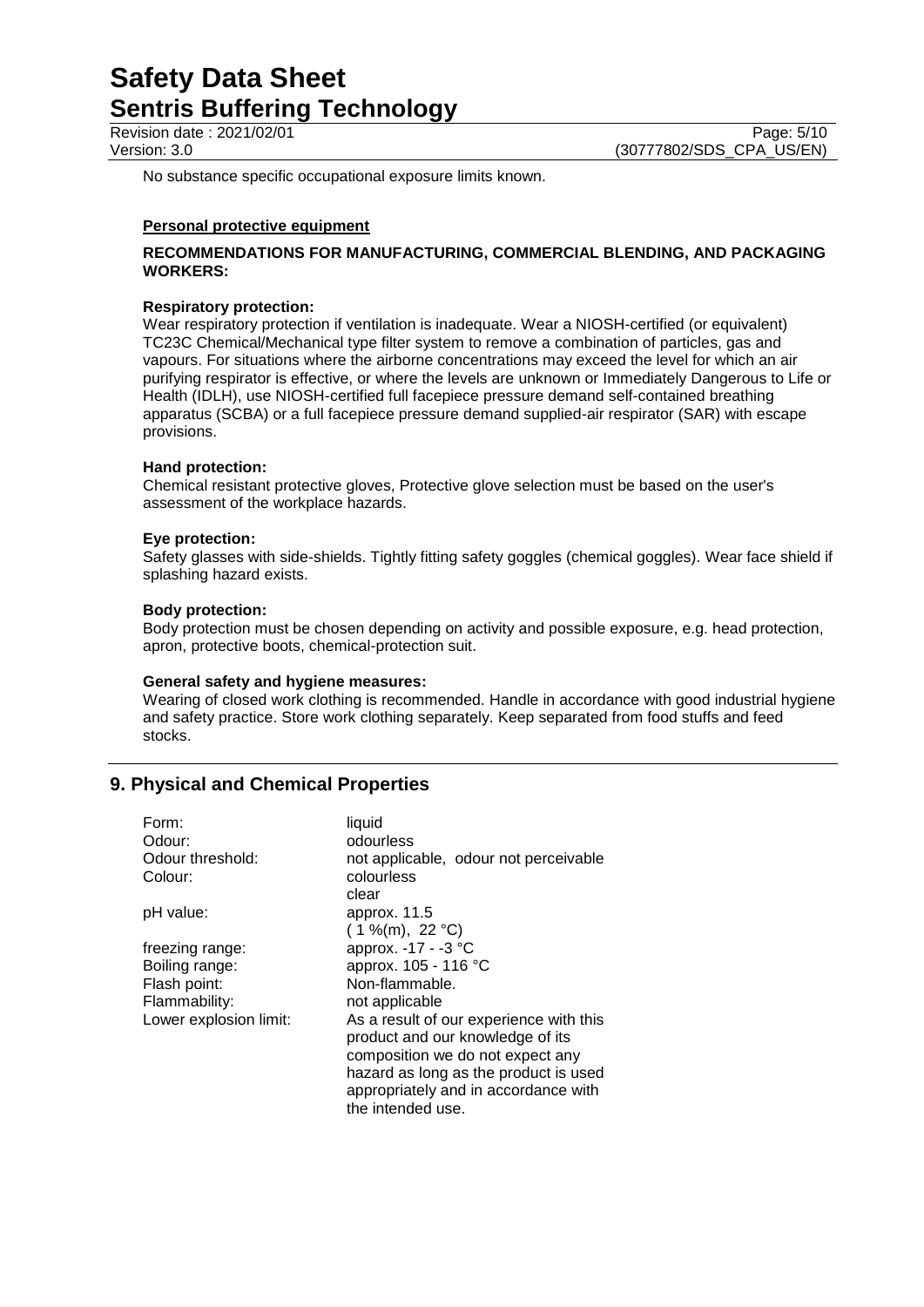# **Safety Data Sheet Sentris Buffering Technology**<br>Revision date: 2021/02/01

| Revision date : 2021/02/01<br>Version: 3.0              |                                                                                                                                                                                                                       | Page: 6/10<br>(30777802/SDS_CPA_US/EN) |
|---------------------------------------------------------|-----------------------------------------------------------------------------------------------------------------------------------------------------------------------------------------------------------------------|----------------------------------------|
| Upper explosion limit:                                  | As a result of our experience with this<br>product and our knowledge of its<br>composition we do not expect any<br>hazard as long as the product is used<br>appropriately and in accordance with<br>the intended use. |                                        |
| Autoignition:                                           | Based on the water content the<br>product does not ignite.                                                                                                                                                            |                                        |
| Vapour pressure:                                        | approx. 12.9 - 20.4 hPa<br>(20.5 °C)                                                                                                                                                                                  |                                        |
| Density:                                                | approx. 1.43 g/cm3<br>(20 °C)                                                                                                                                                                                         |                                        |
| Relative density:                                       | approx. 1.30 - 1.57<br>(20 °C)                                                                                                                                                                                        |                                        |
| Vapour density:                                         | not applicable                                                                                                                                                                                                        |                                        |
| Partitioning coefficient n-<br>octanol/water (log Pow): | not applicable                                                                                                                                                                                                        |                                        |
| Thermal decomposition:                                  | No decomposition if stored and handled as<br>prescribed/indicated.                                                                                                                                                    |                                        |
| Viscosity, dynamic:                                     | approx. 10.4 mPa.s                                                                                                                                                                                                    |                                        |
| Solubility in water:                                    | (20 °C)<br>completely soluble                                                                                                                                                                                         |                                        |
| Evaporation rate:                                       | not applicable                                                                                                                                                                                                        |                                        |
| Other Information:                                      | If necessary, information on other physical and chemical<br>parameters is indicated in this section.                                                                                                                  |                                        |

# **10. Stability and Reactivity**

#### **Reactivity**

No hazardous reactions if stored and handled as prescribed/indicated.

Oxidizing properties: not fire-propagating

#### **Chemical stability**

The product is stable if stored and handled as prescribed/indicated.

#### **Possibility of hazardous reactions**

No hazardous reactions if stored and handled as prescribed/indicated.

#### **Conditions to avoid**

See SDS section 7 - Handling and storage.

### **Incompatible materials**

strong acids, copper alloys, aluminum compounds, brass, bronze, zinc alloys

#### **Hazardous decomposition products**

#### Decomposition products:

Hazardous decomposition products: No hazardous decomposition products if stored and handled as prescribed/indicated.

#### Thermal decomposition:

No decomposition if stored and handled as prescribed/indicated.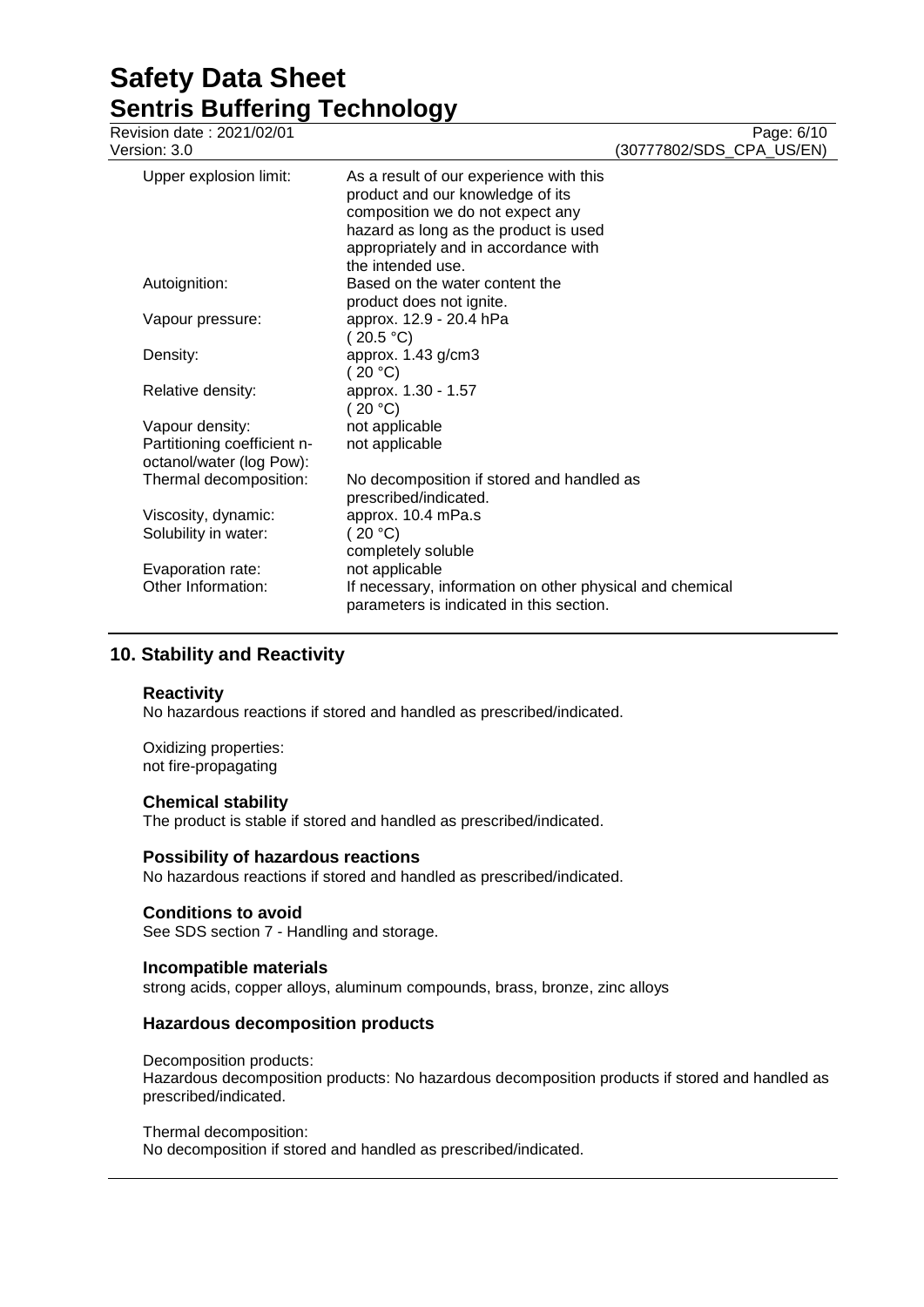Revision date : 2021/02/01 Version: 3.0 **(30777802/SDS\_CPA\_US/EN)** 

# **11. Toxicological information**

#### **Primary routes of exposure**

Routes of entry for solids and liquids are ingestion and inhalation, but may include eye or skin contact. Routes of entry for gases include inhalation and eye contact. Skin contact may be a route of entry for liquefied gases.

## **Acute Toxicity/Effects**

Acute toxicity

Assessment of acute toxicity: Of moderate toxicity after single ingestion. Virtually nontoxic by inhalation. Virtually nontoxic after a single skin contact.

Oral Type of value: LD50 Species: rat Value: 1,870 mg/kg

Inhalation Type of value: LC50 Species: rat Value: > 4.96 mg/l Exposure time: 4.5 h An aerosol was tested. No mortality was observed.

Dermal Type of value: LD50

Species: rabbit Value: > 2,000 mg/kg No mortality was observed.

Assessment other acute effects Assessment of STOT single: Causes temporary irritation of the respiratory tract.

The product has not been tested. The statement has been derived from the properties of the individual components.

**Irritation / corrosion** Assessment of irritating effects: Corrosive! Damages skin and eyes. Eye contact causes irritation.

Skin Result: Corrosive.

Eye Result: Irritant.

**Sensitization** 

Assessment of sensitization: There is no evidence of a skin-sensitizing potential.

Species: guinea pig Result: Non-sensitizing.

Aspiration Hazard

The product has not been tested. The statement has been derived from the properties of the individual components. No aspiration hazard expected.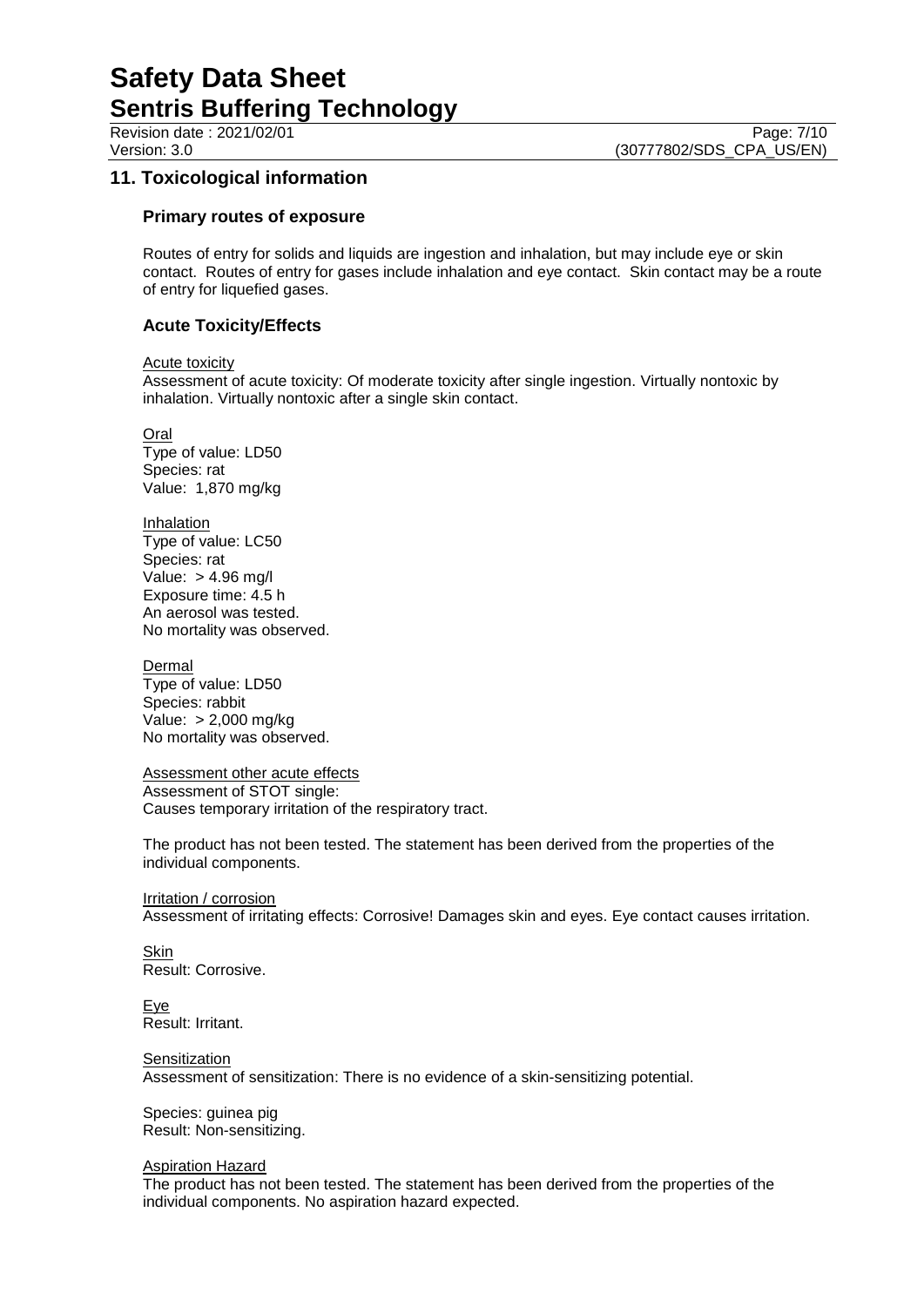## **Chronic Toxicity/Effects**

#### Repeated dose toxicity

Assessment of repeated dose toxicity: The product has not been tested. The statement has been derived from the properties of the individual components. No substance-specific organtoxicity was observed after repeated administration to animals.

#### Genetic toxicity

Assessment of mutagenicity: Mutagenicity tests revealed no genotoxic potential.

#### **Carcinogenicity**

Assessment of carcinogenicity: The product has not been tested. The statement has been derived from the properties of the individual components. The results of various animal studies gave no indication of a carcinogenic effect.

#### Reproductive toxicity

Assessment of reproduction toxicity: The product has not been tested. The statement has been derived from the properties of the individual components. The results of animal studies gave no indication of a fertility impairing effect.

#### **Teratogenicity**

Assessment of teratogenicity: The product has not been tested. The statement has been derived from the properties of the individual components. Animal studies gave no indication of a developmental toxic effect at doses that were not toxic to the parental animals.

Other Information Misuse can be harmful to health.

## **12. Ecological Information**

## **Toxicity**

Aquatic toxicity Assessment of aquatic toxicity: Harmful to aquatic life.

**Toxicity to fish** LC50 (24 h) 940 mg/l, Pimephales promelas

LC50 (48 h) 820 mg/l, Pimephales promelas

LC50 (96 h) 68 mg/l, Oncorhynchus mykiss

LC50 (96 h) 230 mg/l, Lepomis macrochirus

LC50 (96 h) < 510 mg/l, Pimephales promelas

Aquatic invertebrates

EC50 (48 h) 200 - 430 mg/l, Daphnia magna

## **Persistence and degradability**

Assessment biodegradation and elimination (H2O)

The product has not been tested. The statement has been derived from the properties of the individual components.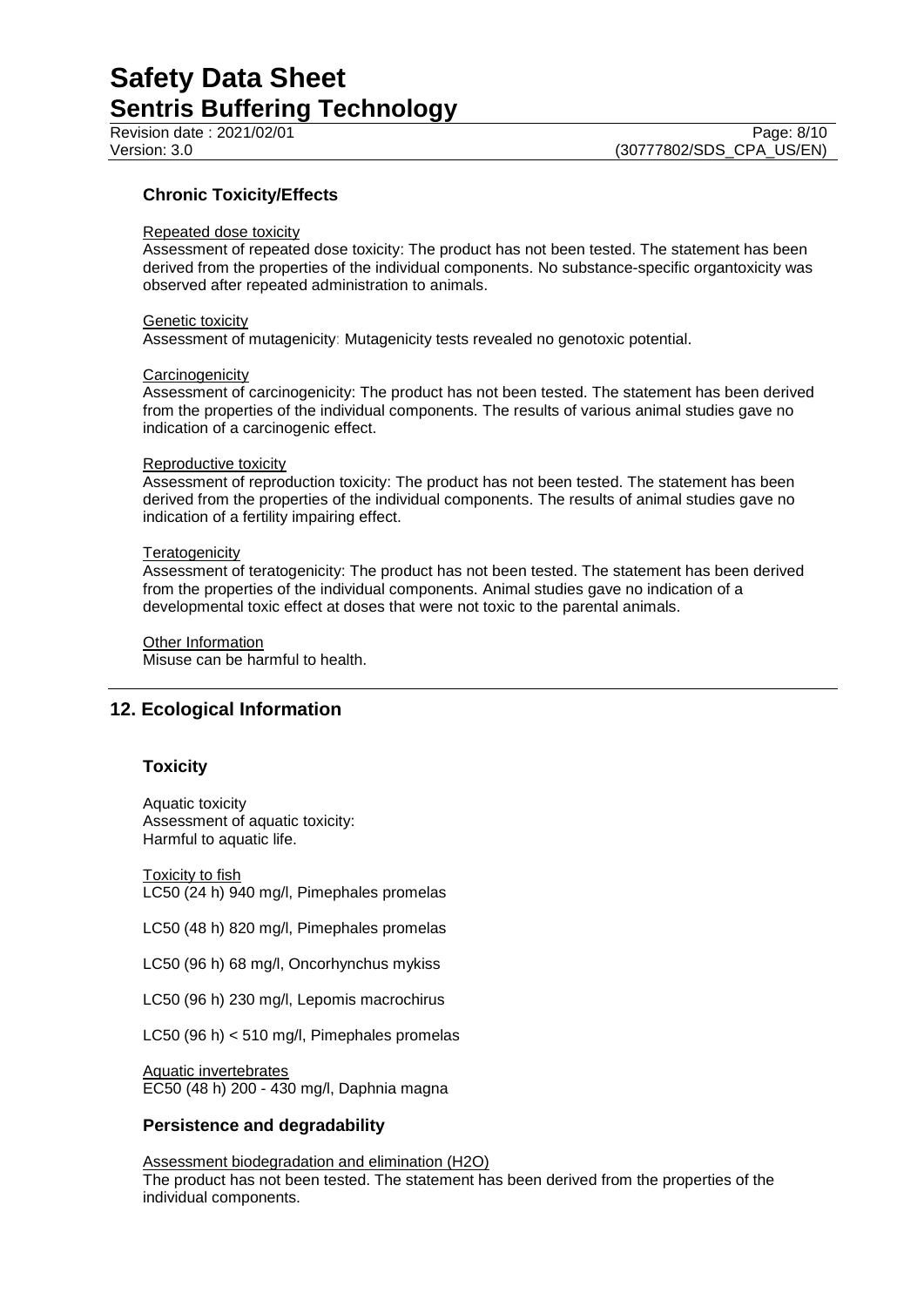Revision date : 2021/02/01<br>
Version: 3.0<br>
(30777802/SDS CPA US/EN) (30777802/SDS\_CPA\_US/EN)

## **Bioaccumulative potential**

Assessment bioaccumulation potential

The product has not been tested. The statement has been derived from the properties of the individual components.

### **Mobility in soil**

Assessment transport between environmental compartments No data available.

## **Additional information**

Other ecotoxicological advice: Do not discharge product into the environment without control.

## **13. Disposal considerations**

### **Waste disposal of substance:**

Must be disposed of or incinerated in accordance with local regulations.

#### **Container disposal:**

Contaminated packaging should be emptied as far as possible and disposed of in the same manner as the substance/product.

## **14. Transport Information**

| <b>Land transport</b><br><b>USDOT</b>                                                                        |                                                                                                          |
|--------------------------------------------------------------------------------------------------------------|----------------------------------------------------------------------------------------------------------|
| Hazard class:<br>Packing group:<br>ID number:<br>Hazard label:<br>Proper shipping name:                      | 8<br>Ш<br><b>UN 1760</b><br>8<br>CORROSIVE LIQUID, N.O.S. (contains POTASSIUM<br>CARBONATE)              |
| Sea transport<br><b>IMDG</b>                                                                                 |                                                                                                          |
| Hazard class:<br>Packing group:<br>ID number:<br>Hazard label:<br>Marine pollutant:<br>Proper shipping name: | 8<br>Ш<br><b>UN 1760</b><br>8<br><b>NO</b><br>CORROSIVE LIQUID, N.O.S. (contains POTASSIUM<br>CARBONATE) |
| Air transport<br><b>IATA/ICAO</b>                                                                            |                                                                                                          |
| Hazard class:<br>Packing group:<br>ID number:<br>Hazard label:<br>Proper shipping name:                      | 8<br>Ш<br><b>UN 1760</b><br>8<br>CORROSIVE LIQUID, N.O.S. (contains POTASSIUM                            |